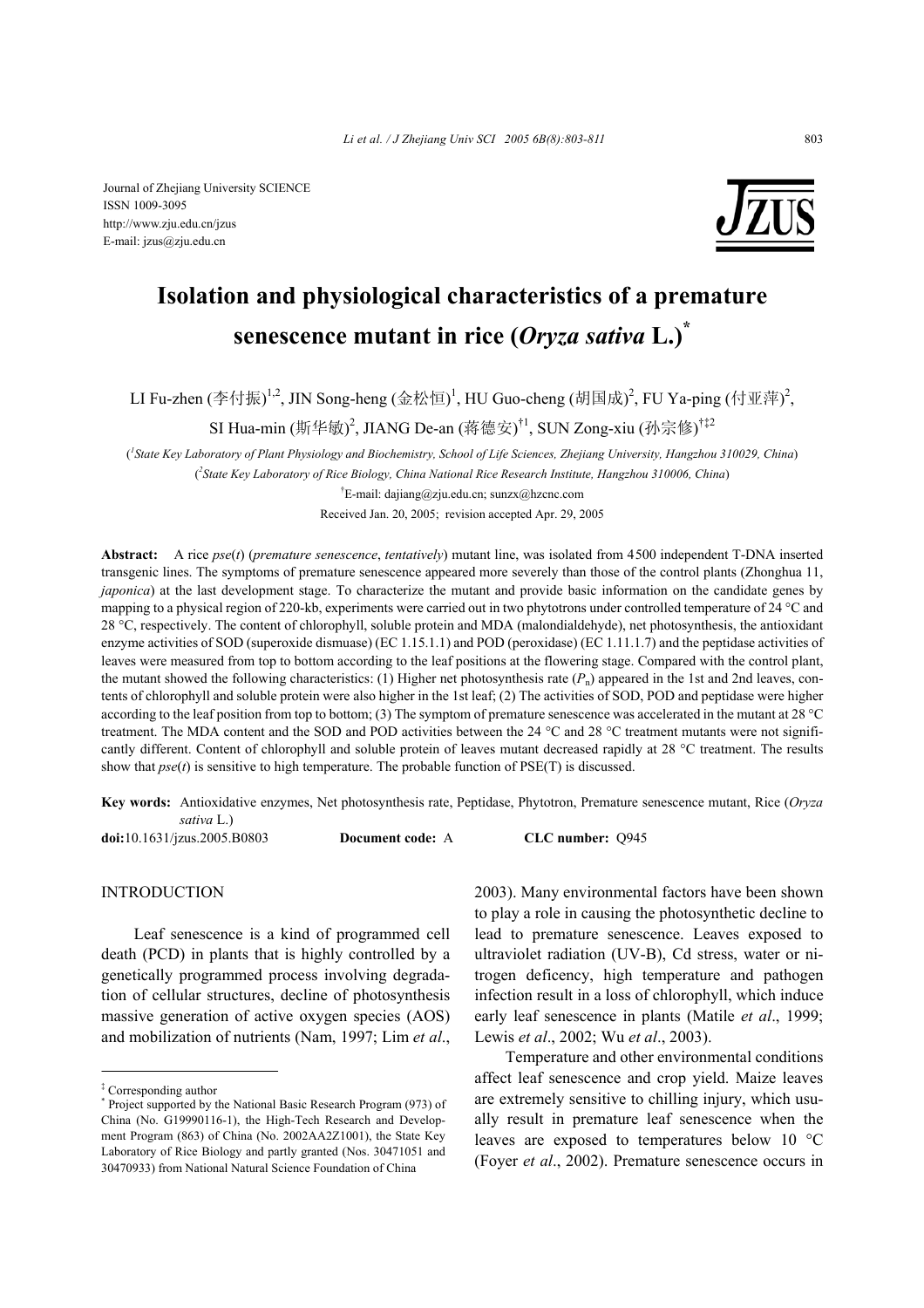rice, which shows that grain yield and nutrition decreased. In China, hybrid rice made great contributions to food production (Normile, 1999). However, leaf and root of some *indica* hybrids and *indica-japonica* hybrid combinations usually senesce more rapidly at the late developmental stage compared with *japonica* hybrid combinations, which severely affected the yield and caused poor grain-filling (Duan *et al*., 1997; Lu *et al*., 1988; Yang *et al*., 2002). Li *et al*.(2002) reported that some hybrid rice, such as Shanyou63 easily became prematurely senescent because excessive solar energy led to accumulation of AOS that causes membrane-lipid peroxidation and MDA (malondialdehyde) accumulation in flag leaf at the late developmental stage under natural conditions. Premature senescence, however, varied in different hybrid combinations. Studies also showed that leaf senescence was enhanced and grain yield started to decline at a daily mean temperature over 29 °C, and that grain quality declined linearly with higher temperature (Misr and Meena, 1986; Izumi *et al*., 2004). However, the mechanism still remains largely unknown.

Artificially induced mutants are good experimental materials due to the uniform genetic background compared with the original wild type and have been widely used for developmental and physiological studies in plants (Jiang and Rodermel, 1995; Jing *et al*., 2002; Takahashi *et al*., 2003). Some physiological metabolic mechanisms were elucidated with leaf senescence mutants. For example, pheophorbide, an oxygenase (PaO), that mediated the chlorophyll breakdown pathway in leaf senescence had been implicated by the maize *lls1* mutant (Pruzinska *et al*., 2003; Yang *et al*., 2004). With the use of *cdr1* and *cdr2* mutants, phosphorylation steps were proved to lead to the NADPH oxidase activation associated with oxidative burst in leaf senescence (Takahashi *et al*., 2003). The interactions of abscisic acid and sugar signalling in the regulation of leaf senescence were studied with the use of '*abi*' and '*aba*' mutants (Pourtau *et al*., 2004). Studies of senescence-associated mutants will help us to understand the molecular and genetic mechanisms in crops at the late developmental stage.

This paper reports the physiological characteristics of the *pse*(*t*) mutant isolated from a large T-DNA inserted transgenic population of rice. Previous studies indicated that the phenotype was controlled by a single recessive gene and that the *pse*(*t*) was mapped to the 220 kb region on the long arm of chromosome 7 (Li *et al*., 2005). In order to understand the physiological characteristics of this premature senescence mutant, we identified several physiological parameters according to the leaf positions from top to bottom at the flowering stage in the phytotrons under mean 24 °C and 28 °C treatments, respectively. It was found that a higher  $P_n$  appeared in the 1st and 2nd leaves of the mutant. The activities of SOD (superoxide dismutase), POD (peroxidase) and peptidase increased sharply in the 3rd and 4th leaves in the mutant, compared with control plants. The presumable candidate genes were discussed on the basis of physiological data analysis and mapping information.

#### MATERIALS AND METHODS

#### **Screening the** *pse***(***t***) mutant**

A T-DNA inserted transgenic population containing 4500 individuals (*Oryza sativa* L. subsp. *japonica* cv Zhonghua 11) was constructed (Zhu *et al*., 2001; Sun *et al.*, 2003). Regenerated plants ( $T_0$  generation) were transplanted to green house for three weeks, followed by transplanting to the field in the China National Rice Research Institute. The  $T_0$ transgenic plants were self-pollinated and the seeds were harvested individually. Phenotypic traits were recorded at the  $T_1$  generation in the fields.

#### **Growth conditions in the phytotrons**

 $pse(t)$  plants of the forth generation  $(T_4)$  were used for the physiological test. Thirty 15-day-old seedlings of mutants and the control (Zhonghua 11) respectively, were transplanted from the nursery field to the phytotron (DL-S-135W, Koito, Japan) at 24 °C. Half of the mutants and control plants were then transplanted to another phytotron at 28 °C (Table 1) after 37 d. The photoperiod in both phytotrons was 12.5/11.5 h (day/night). The relative humidity was controlled at 75%. The light was solar. All the plants were raised by conventional methods and seeds were harvested individually.

#### **Definition of leaves and leaf positions**

First, second, third and fourth leaf refer the order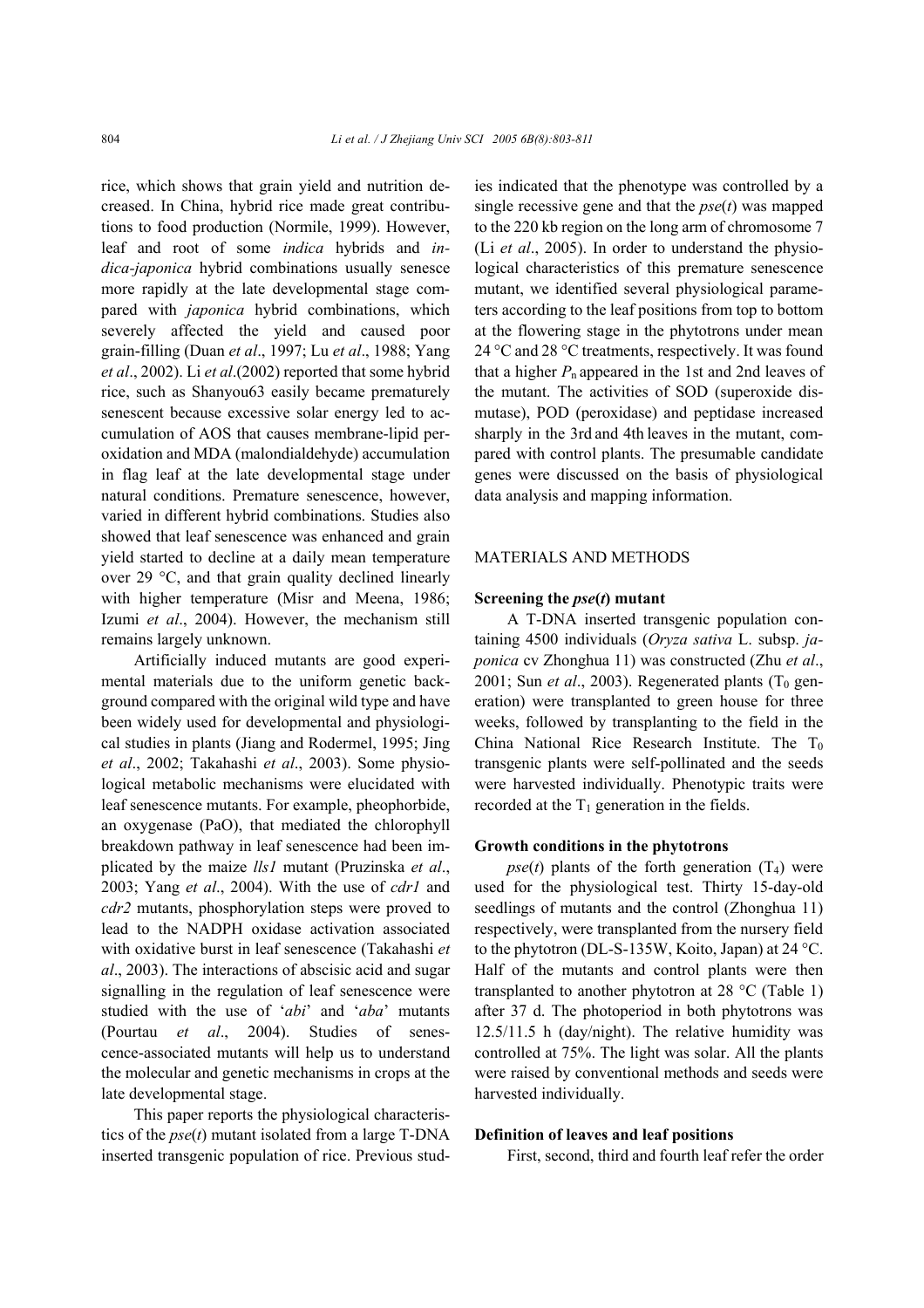|                 | ີ                              |                 |  |  |
|-----------------|--------------------------------|-----------------|--|--|
| Time            | Mean temperature $(^{\circ}C)$ |                 |  |  |
|                 | 24 °C treatment                | 28 °C treatment |  |  |
| $22:00-3:00$    | 20                             | 25              |  |  |
| $3:00 - 7:00$   | 23                             | 27              |  |  |
| 7:00~11:00      | 26                             | 29              |  |  |
| 11:00~14:00     | 28                             | 33              |  |  |
| 14:00~18:00     | 26                             | 29              |  |  |
| $18:00 - 22:00$ | 23                             | 27              |  |  |

**Table 1 Temperature setting in the phytotrons** 

of the leaves and leaf positions from top to bottom at the flowering stage in rice. The 1st leaf is the flag leaf.

#### **Measurements of photosynthesis, gas-exchange**

*P*n was measured at the flowering stage when the premature senescence symptom just appeared on the 4th leaf of the mutant in the phytotron under controlled temperature at 24 °C. Gas exchange was determined with a portable photosynthesis system (LiCor-6400; LiCor Inc. Lincoln, Nebraska, USA) and a LED (light-emitting diode) light source, 6400-02. Data was collected on fully expanded leaves according to the leaf positions in the morning from 8:00 to 11:00 on a sun shining day in the phytotrons.

After the  $P_n$  were measured, the top four leaves were numbered and collected individually for the next experiments.

#### **Determination of chlorophyll content**

The total content of chlorophyll was determined by the method described in Hill *et al*.(1985).

## **Crude protein extraction, enzyme assays and lipid peroxidation measurement**

About 1.0 g of liquid-nitrogen-powered samples was homogenized with 5 ml cold 50 mmol/L potassium phosphate buffer (pH 7.0) containing 1 mmol/L EDTA and 5% (*w*/*V*) PVP (polyvinylpyrrolidone). The slurry was centrifuged at  $20000 \times g$  for 20 min at 4 °C (L8-55M Ultracentrifuge, Beckman, USA) and the supernatants were used for enzyme assays and MDA measurement. The soluble protein concentration in the samples was estimated according to Bradford (1976).

Total SOD (superoxide dismutase: EC 1.15.1.1) activity was assayed by the method described in Giannopolitis and Ries (1977).

Total POD (peroxidase: EC 1.11.1.7) activity

was assayed by the method in Xu and Ye (1989). The H2O2-dependent pyrogallol oxidation was determined by an increase in *A*430 (absorbance at 430 nm).

TBA (thiobarbituic acid) test was used to measure lipid peroxidation in the leaves. The content of MDA was taken as an end product of lipid peroxidation (Madhava and Sresty, 2000).

#### **Peptidase activity**

Peptidase activities were measured according to the method described in Chen (1999).

## **Statistical analysis**

All determinations were performed in at least three independent experiments. Statistical differences between control plants, mutants and leaf positions were analyzed by analysis of variance (ANOVA) using the SPSS package (Chicago, II., USA). Differences were considered significant when *P*<0.05 (probability level). *SD* was calculated and shown in the figures and tables.

## RESULTS

#### **Agronomic traits of the premature senescence mutant**

Approximately 4500 independent T-DNA inserted transgenic lines were obtained in our laboratory up to 2002 (Zhu *et al*., 2001; Sun *et al*., 2003). Thirteen plants with premature senescence character out of 47 ones in  $T_1$  generations were screened from the line T2432 in the field. The leaves of the mutant began senescence at the tillering stage in summer. The leaf senescence became from bottom to top with the plant growth. Although there was no difference in plant height between the mutant and the wild type, the mutant's seed-setting rate was only about 15% and its 1000-grain weight was about 12 g.

There was no morphological difference at the seedling stage between the mutant and the control plants under the controlled temperature conditions. Premature senescence obviously occurred on the bottom leaves of the mutant plants at the flowering stage (Fig.1a and Fig.1b). Yellow mini spots appeared on the 4th leaf of the mutant plants 14 d after transplanting into the 28 °C-phytotron (Fig.1c and Fig.1d). At the milking stage, the 4th leaf became fully se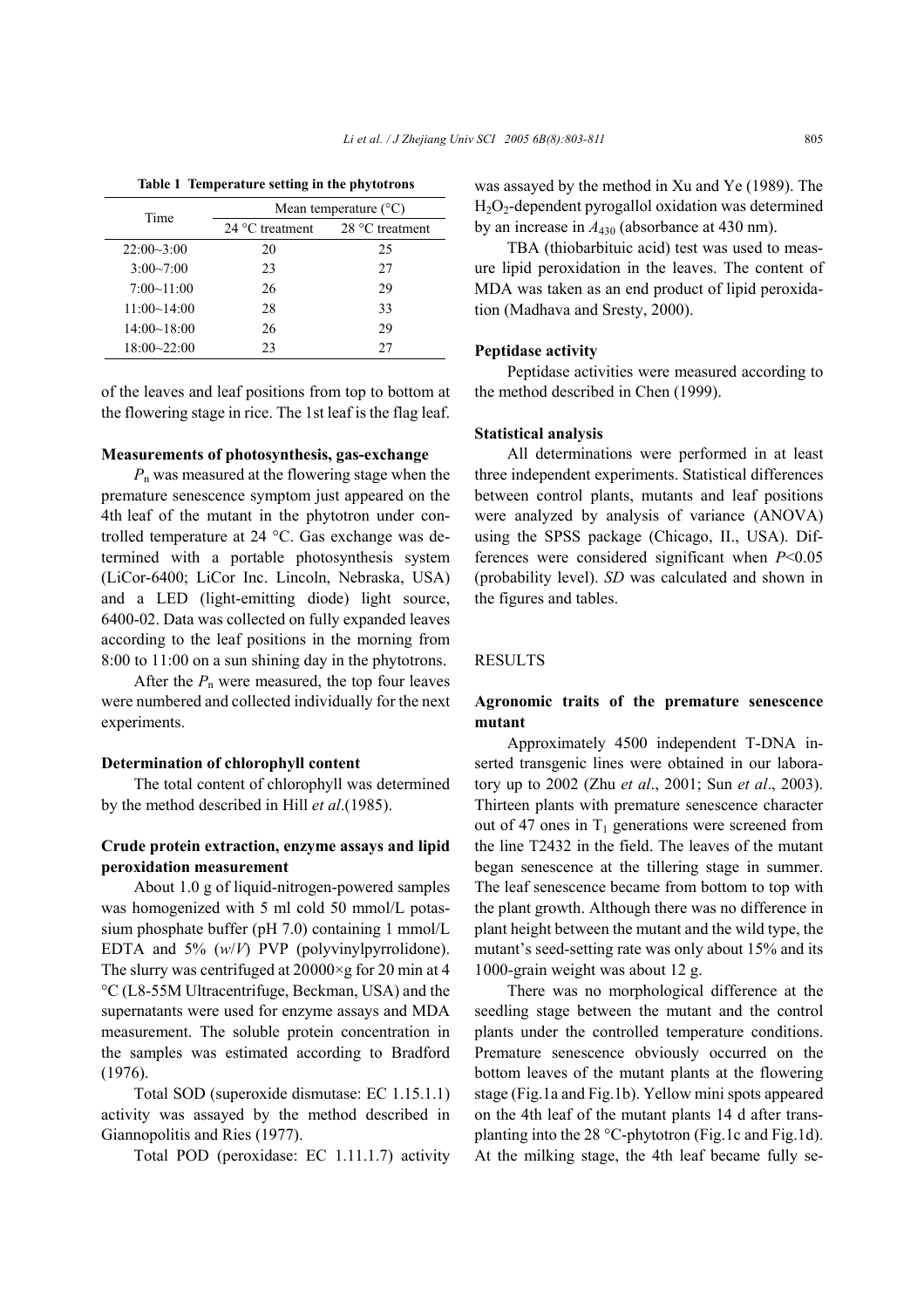nescent while it remained green in control plants even in the 28 °C treatment (Fig.1e and Fig.1f). The mutant eventually achieved 56.2% seed-setting rate and 20.1 g per 1000-grain weight of 28 °C treatment (Table 2), which in the 24 °C treatment, reduced by 22% and 3 g compared with the control at the 24 °C treatment. While there were no remarkable differences in control plants under these two temperature treatments. The results obtained were significant different from those in the fields where the seed-setting rate was 15% and 1000-grain weight was 12 g for *pse*(*t*) mutant. The difference could have resulted from the fact that natural temperature over 35 °C in a day continued for several hours. These indicated that the seed-setting rate and 1 000-grain weight of the mutant reduced with rising temperature.

## **Effect of temperature on the photosynthesis in leaves**

*P*n decline is a significant character of leaf senescence in plants. Fig.2 shows that  $P_n$  reduced from the flag leaf to the bottom leaf position in both the mutant and control.  $P_n$  in mutants decreased more rapidly than that in the control. As a result,  $P_n$  in the mutant's  $1<sup>st</sup>$  and 2nd leaves was higher than that of the control even though the  $P_n$  in the 3rd and 4th leaves was much lower than the control's. For example, the mutant's 1st and 2nd  $P_n$  was 17.0% and 10.8% higher than that of the control under 24 °C treatment, but was only 69.5% and 63.6% in the 3rd and 4th leaves of the corresponding controls, respectively (Fig.2). Moreover,  $P_n$  of the mutant in the 28 °C treatment decreased more sharply than that in the 24 °C treatment.



**Fig.2** The relationship between  $P_n$  and leaf position in the *pse***(***t***) mutant and the control. The leaf position was counted from top to the bottom of the plant. The measured leaves were fully expanded at the flowering stage** 

LT: Phytotron under controlled condition at 24 °C (low temperature phytotron); HT: Phytotron under controlled condition at 28 °C (high temperature phytotron)



control (a) and *pse*(*t*) (b) at the flowering stage under the 28 °C treatment; Morphology of the 4th leaf in control (c) and mutant (d) when the symptom of premature senescence appeared in the mutant; The 4th leaf in control (e) and *pse*(*t*) (f) grew at the milking stage under the 28 °C treatment

| Table 2 The seed-setting rate and 1000-grain weight of $pse(t)$ in the 24 °C and 28 °C treatments |  |  |
|---------------------------------------------------------------------------------------------------|--|--|
|                                                                                                   |  |  |

|                           | $24 °C$ treatment |                  | 28 $\degree$ C treatment |                          |
|---------------------------|-------------------|------------------|--------------------------|--------------------------|
|                           | Mutant            | Control          | Mutant                   | Control                  |
| Seed-setting rate $(\% )$ | $72.3 \pm 5.3 h$  | 93.2 $\pm$ 3.1 c | 56.2 $\pm$ 5.0 a         | 95.1 $\pm$ 2.1 c         |
| 1000-grain weight $(g)$   | $23.1 \pm 0.3$ b  | $23.6\pm0.4$ bc  | $20.1 \pm 0.4$ a         | $24.4 \pm 0.4 \text{ c}$ |
| $DTS$ (d)                 | 16                | 35               | 14                       | 31                       |

Values are the mean±*SE* of four replicates. In each row, means marked with the same letter are not significantly (*P*<0.05) different by the Duncan Test. *DTS*: Days from 28 °C treatment to the beginning of the 4th leaf senescence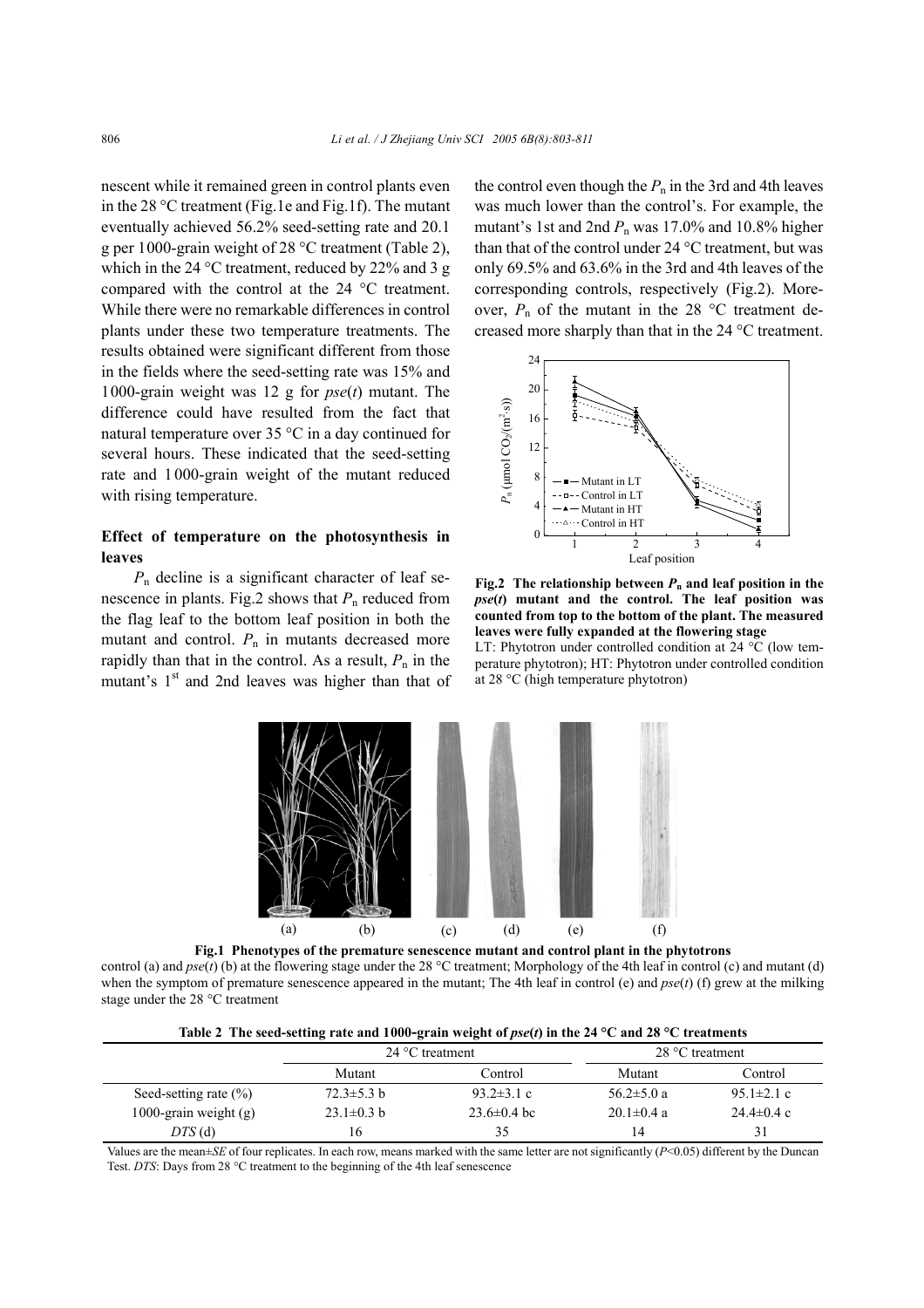There are two main factors causing  $P_n$  decrease. The first is the stomatal factor that depends on the number of stomatal pores, stomatal location and dimensions (Quick *et al*., 1992). The other is the non-stomatal factor that primarily depends on the activity of intrinsic enzymes, the photosynthetic apparatus and their regulation mechanism (Lal *et al*., 1996). To further explore the reasons for the  $P_n$  reduction in the mutant, the characteristics of  $g_s$ (stomatal conductance) and  $C_i$  (the intercellular  $CO_2$ concentration) were analyzed. Higher *g*s and *E* (transpiration rates) values were observed in the 1st and 2nd leaves of the mutant compared with those of the corresponding control (Table 3), but  $g_s$  and  $E$ values in the mutant's 3rd and 4th leaves were not significantly different compared with those of the corresponding control. The leaf  $C_i$  on the same position in both phytotrons did not show any difference between the mutant and the control plant. These results indicated that the higher  $P_n$  in the mutant's 1st and 2nd leaves was not caused by stomatal factors.

## **Effect of temperature on chlorophyll and protein content of leaves**

Synchronous alteration trends of contents of total Chl (chlorophyll) and soluble protein together with the  $P_n$  decline were observed along the leaf position from top to bottom of the mutant, which indicated that with leaf age and descent position, the mutant's rate of leaf senescence in *pse*(*t*) was faster than that of the control (Fig.2 and Fig.3a). The content of total Chl and



**Fig.3 Total Chl (a) and protein (Pro) content (b) of the leaves at the top four positions in the** *pse***(***t***) mutant and control at the flowering stage in the 24 °C and 28 °C treatments. The leaf position was counted from top to bottom of the plants (a) Total Chl content; (b) Protein content. Values are the mean±***SE* **of four replicates** 

| $\frac{1}{2}$ in the stage at the $\frac{24}{2}$ C and $\frac{26}{2}$ C treatments |                         |         |                   |                   |                   |                   |
|------------------------------------------------------------------------------------|-------------------------|---------|-------------------|-------------------|-------------------|-------------------|
| Photosynthesis                                                                     | Temperature             | Line    | Leaf position     |                   |                   |                   |
| paremeter                                                                          | treatment $(^{\circ}C)$ |         |                   | $\overline{c}$    | 3                 | 4                 |
| $E \text{ (mmol/(m²·s))}$                                                          | 24                      | Mutant  | $4.12 \pm 0.24$ a | $3.16\pm0.17$ b   | $1.23 \pm 0.21$ d | $1.19\pm0.14$ d   |
|                                                                                    |                         | Control | $3.50\pm0.16$ b   | $2.93\pm0.18$ h   | $1.98\pm0.13$ c   | $1.48\pm0.27$ d   |
|                                                                                    | 28                      | Mutant  | $6.70 \pm 0.23$ a | $5.60\pm0.14$ b   | $2.41 \pm 0.18$ c | $1.38 \pm 0.16$ d |
|                                                                                    |                         | Control | $5.54\pm0.18$ b   | $5.35 \pm 0.08$ b | $2.67 \pm 0.18$ c | $1.41 \pm 0.17$ d |
| $g_s$ (mmol/(m <sup>2</sup> ·s))                                                   | 24                      | Mutant  | $0.74 \pm 0.03$ a | $0.57\pm0.06$ b   | $0.44\pm0.03$ c   | $0.43 \pm 0.01$ c |
|                                                                                    |                         | Control | $0.57 \pm 0.04$ b | $0.53 \pm 0.03$ b | $0.45 \pm 0.03$ c | $0.50 \pm 0.04$ c |
|                                                                                    | 28                      | Mutant  | $0.96 \pm 0.02$ a | $0.61 \pm 0.06$ c | $0.45 \pm 0.04$ d | $0.47 \pm 0.03$ d |
|                                                                                    |                         | Control | $0.74 \pm 0.05$ b | $0.58 \pm 0.07$ c | $0.47 \pm 0.04$ d | $0.46 \pm 0.05$ d |
| $C_i$ (µmol CO <sub>2</sub> /mol)                                                  | 24                      | Mutant  | $270 \pm 8$ a     | $276 \pm 6$ a     | $293\pm5$ b       | $327 \pm 5$ c     |
|                                                                                    |                         | Control | $272 \pm 4$ a     | $279 \pm 7$ a     | $293 \pm 7$ b     | $327\pm4c$        |
|                                                                                    | 28                      | Mutant  | $266 \pm 4$ a     | $305 \pm 5 b$     | 339 $\pm$ 4 c     | $357 \pm 6$ d     |
|                                                                                    |                         | Control | $266 \pm 6$ a     | $305 \pm 5$ b     | 339 $\pm$ 4 c     | $357 \pm 6$ d     |

**Table 3 Photosynthesis related parameters of the top four leaves positions in the** *pse***(***t***) mutant and the control at the flowering stage at the 24 °C and 28 °C treatments** 

Values are the mean±*SE* of four replicates. In each temperature treatment, means marked with the same letter are not significantly different (*P*<0.05) by Duncan Test. The leaf position was counted from top to bottom of plant. The measured leaves were fully expanded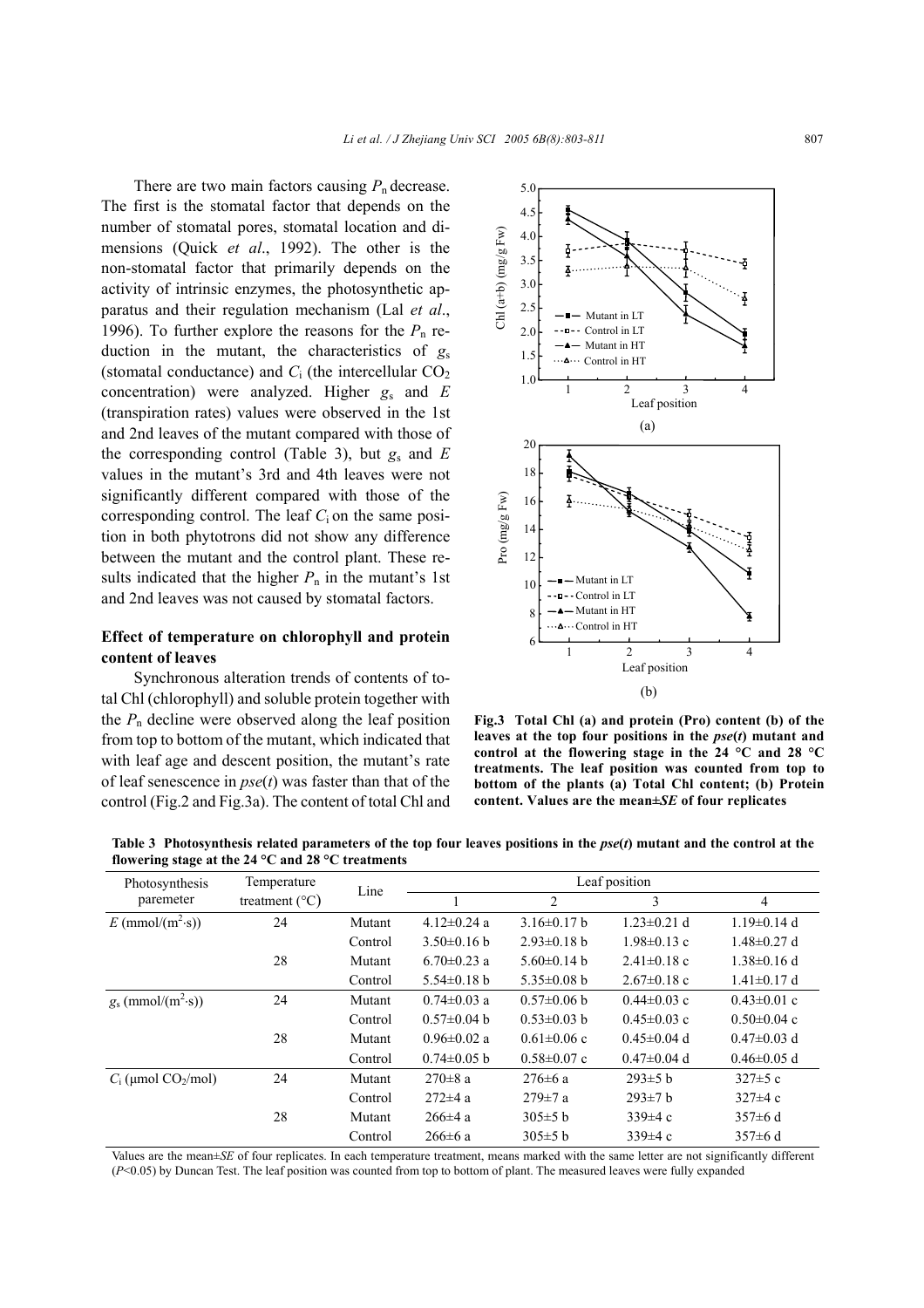soluble protein was about 25% and 20%, respectively, higher in the 1st leaf of the mutant compared with the control in the same phytotron, while there was no difference in the 2nd leaf. The soluble protein content decreased slowly as the leaf positions lowered in the control (Fig.3b). This trend in the 28 °C treatment was sharper than that in the 24 °C treatment. With leaf age and descent of leaf position, the mutant's rate of leaf senescence was faster than that of the control. This indicated that the mutant's senescence accelerated, especially under high temperature conditions.

## **Effect of temperature on SOD and POD activities**

An important change associated with senescence was the enhancement of activities of antioxidative enzymes, such as SOD, POD and CAT (catalase) (Foyer *et al*., 2002). In order to study senescence-associated variations in AOS metabolism in the mutant and control plant, SOD and POD activities in the upper four leaves in all the plants were analyzed.

The results indicated that SOD and POD activities increased with the descent of the leaf positions in all treated plants and these activities of the mutant were stably higher than those of the control (Fig.4a and Fig.4b). The SOD activity increased by 23.2% and 25.2% in the mutant's flag leaf in *pse*(*t*) compared with the corresponding controls in the 24 °C and 28 °C treatments, respectively. SOD activity reached its highest value (9.449 U/mg protein) in the 4th leaf of the mutant at 24 °C treatment and was 19.1% higher than the control. There was no significant difference in mutant's SOD activities between the same leaf position in the 24 °C and 28 °C treatments, respectively. The mutant's POD variation trend activity is as the same as the SOD activity. In general, the result showed that the rising trend of SOD and POD activities in mutant maintained a higher level than the controls in the same temperature treatments. The activities of SOD and POD were no significantly different in the same leaf position of the mutant in the 24 °C and 28 °C treatments.

## **Effect of temperature on lipid peroxidation**

Plant cells, either directly or indirectly, form AOS during leaf senescence. Protonation of  $O_2^-$  produces the hydroperoxyl radical (OH,  $H_2O_2$ ), which can convert fatty acids to toxic lipid peroxides, destroying biological membranes. The lipid peroxidation level in leaves of mutant and control plants measured by the content of MDA is listed in Table 4. Between the mutant and control in the same phytotrons, MDA content did not show significant difference in the 1st and 2nd leaves, but in the mutant's 3rd and 4th leaves was significantly higher than those of the control in the same treatments. MDA content increased by 22.8% in the 3rd leaf and 48.4% in the 4th leaf compared with the corresponding control at 24 °C treatment. The same trend was observed to the mutant in the 28 °C treatment, it was 29.1% higher in the 3rd leaf and 91.0% higher in the 4th leaf, moreover, the upgrade trend in the mutant in the 28 °C treatment was higher than that in the 24 °C treatment, which indicated that the mutant's lipid peroxidation level in the 28 °C treatment was higher than that in the



**Fig.4 Changes in SOD (a) and POD (b) activities of leaves at different leaf positions in mutant and control at the flowering stage in the 24 °C and 28 °C treatments. Data are means±***SE* **of three replicates. The leaf position was counted from top to bottom of plants**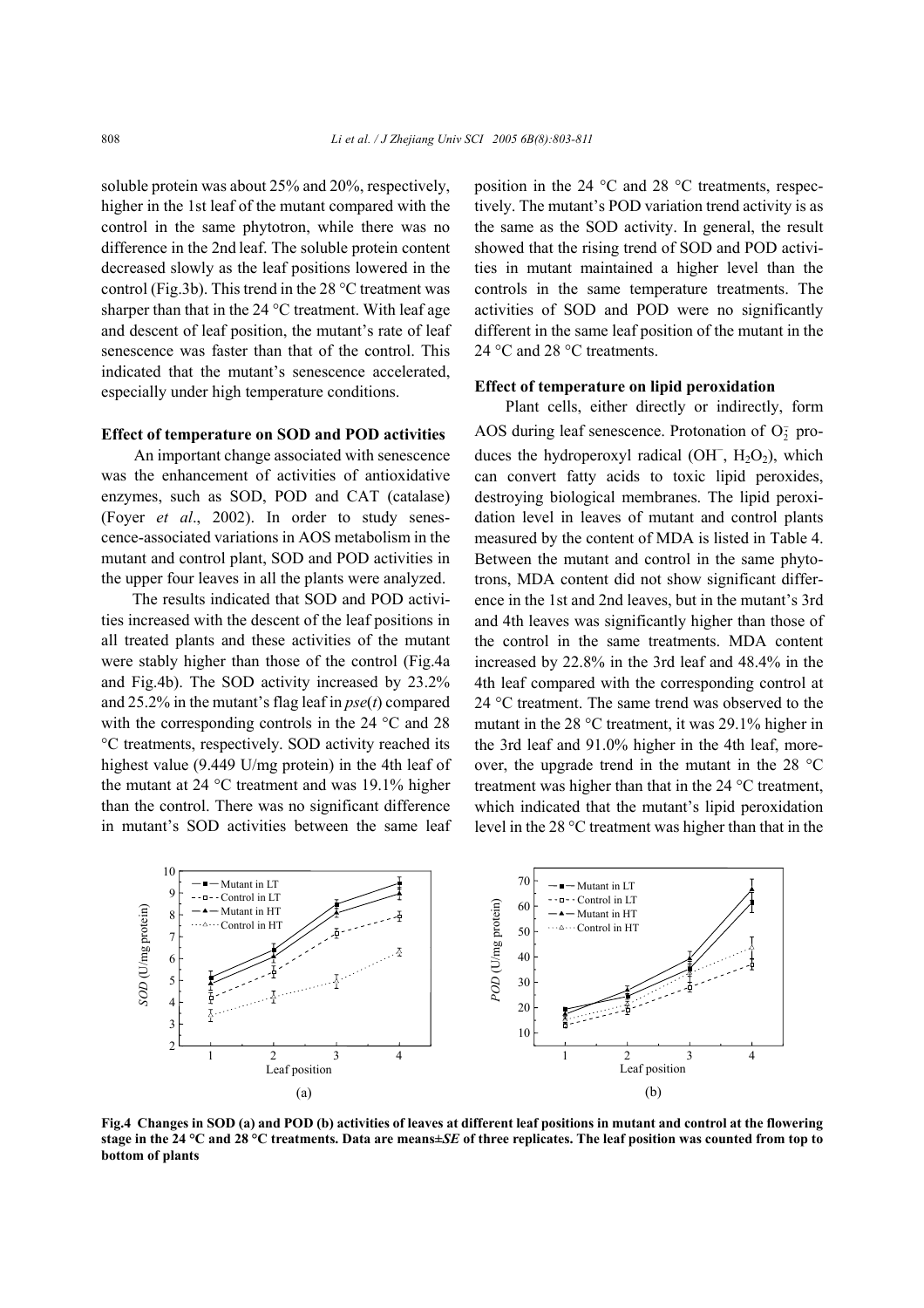| and 20 A. Literaturents |         |                    |                    |                    |                     |
|-------------------------|---------|--------------------|--------------------|--------------------|---------------------|
| Temperature             | Line    | Leaf position      |                    |                    |                     |
| treatment $(^{\circ}C)$ |         |                    |                    |                    | 4                   |
| 24                      | Mutant  | $47.28 \pm 4.34$ a | $57.32\pm 6.36$ b  | $86.13 \pm 6.30$ c | $136.34 \pm 7.74$ d |
|                         | Control | 50.73 $\pm$ 4.31 a | $62.31\pm4.05$ b   | $70.64\pm5.51$ h   | 91.39 $\pm$ 6.31 c  |
| 28                      | Mutant  | 33.50 $\pm$ 3.68 a | $47.35\pm4.09$ b   | $71.09 \pm 5.04$ c | $128.64 \pm 5.65$ d |
|                         | Control | $35.44\pm4.13$ a   | $49.75 \pm 3.12$ h | $55.34\pm4.55$ b   | $67.07\pm4.64$ c    |

**Table 4 MDA content (mmol/g Fw) of leaves at the top four positions during the flowering stage under the 24 °C**  and 28 °C treatments

Values are the mean±*SE* of four replicates. In each temperature treatment, means marked with the same letter are not significantly different (*P*<0.05) by the Duncan Test. The leaf position was counted from top to bottom of plants

24 °C treatment. The result also suggested that lipid membrane was more severely destroyed in the mutant under high temperature treatment.

#### **Effect of temperature on peptidase activity**

Nitrogen remobilization is a significant metabolic change involved in the leaf senescence during the mature stage in crops. Peptidase activity was analyzed with crude extract at the flowering stage in the 24  $\degree$ C and 28  $\degree$ C treatments (Fig.5). The result showed that peptidase activities increased with the leaf age both in mutant and control plants. Although there was no remarkable difference of peptidase activity between the 1st and 2nd leaves in all plants, the peptidase activity in the 3rd and 4th leaf increased more sharply in the mutant than in the corresponding control. The mutant's peptidase activities in the 4th leaf reached their highest level of 29.90 U/mg protein in the 28 °C treatment and 20.59 U/mg protein in the 24 °C treatment, respectively. The mutant's peptidase activity increased by 24% in the 3rd leaf in the 28 °C treatment compared with that of in the 24 °C treatment, and by 36% in the 4th leaf. These data suggested that the aged leaf early promoted nitrogen remobilization in the mutant.

#### DISCUSSION

One of the mutant's obvious characters is that the  $P_n$  of the 1st leaf was higher than that of the control but much lower in the 3rd and 4th leaves. Our result was reliable because actually detected contents of Chl and soluble protein were consistent with the reported characters of these parameters which were detected in several independent experiment (data not



**Fig.5 The peptidase activity of different leaves at the upper four positions during the flowering stage. Data are means±***SE* **of three replicates. The leaf position was counted from top to bottom of plants**

shown). The downtrend of these parameters might be responsible for fast rising of MDA contents. However, we did not rule out the mobilization of nitrogen and other nutrition from the old leaves to the flag leaf for survival that result from the 'sink' and 'source' out of the balance in *pse*(*t*) mutant at the late stage. The underlying molecular mechanisms need to be further studied.

The rapid decline of  $P_n$  was consistent with the AOS accumulation (Del Rio *et al*., 1998). The mutant's upgrade trend was remarkable in the rising temperature. This implies that the AOS damaged the mutant greatly under the relatively higher temperature treatment. The SOD and POD activities were found to be higher in the mutant's leaves serving as protection against AOS damage. However, the trend of SOD activities of leaves was not remarkably different in the mutant subjected to different temperature treatment, the same result was found in the case of POD. This result was consistent with the mutant's rapidly up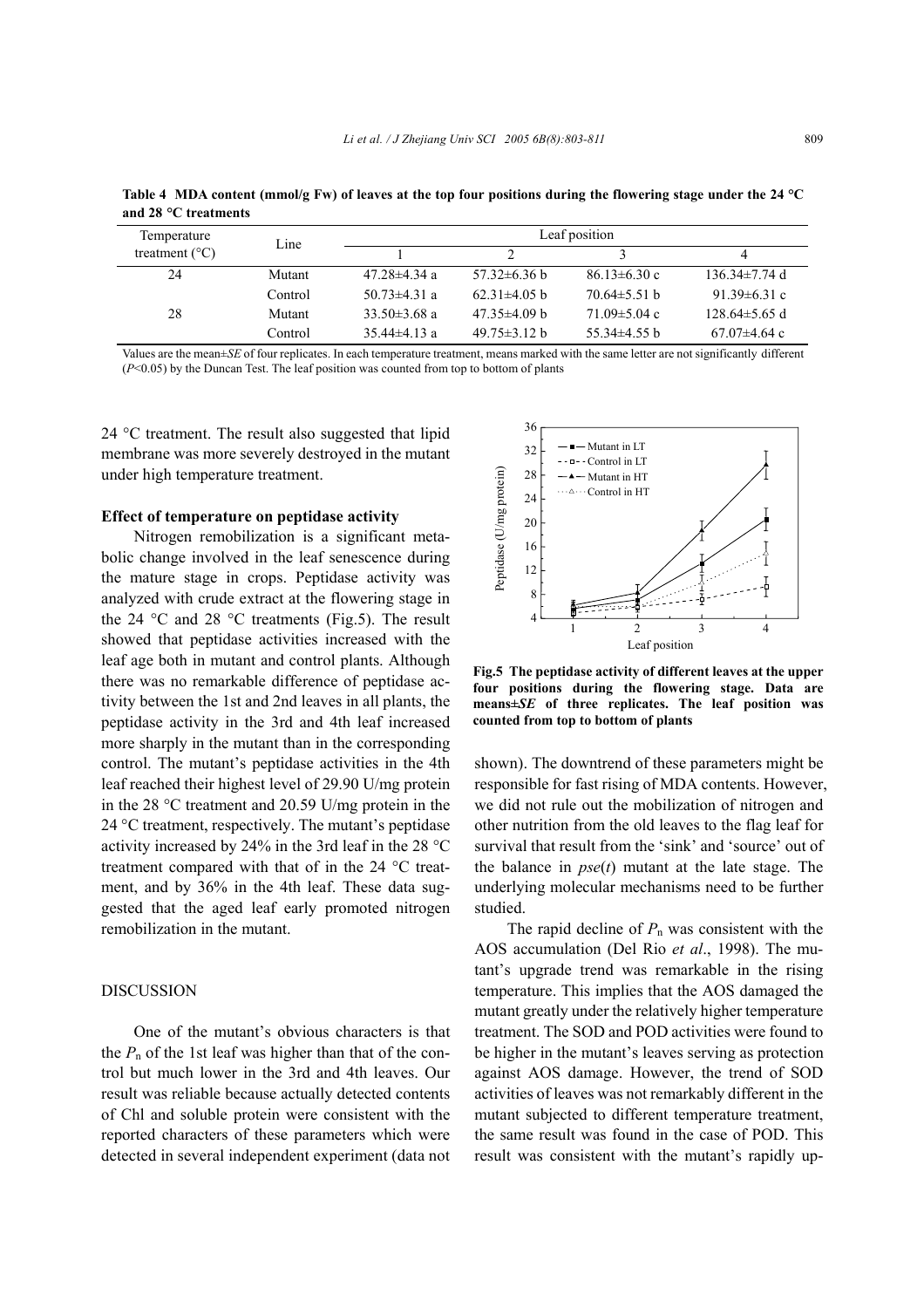grading MDA trend during high temperature treatment. This indicated that SOD and POD could more efficiently clear away the AOS in the mutant under 24 °C treatment than in the mutant under 28 °C treatment. As a result, the oxidative damage was less in the mutant in the 24 °C treatment.

The *pse*(*t*) mutant was a good material for studying the molecular and genetic mechanism of senescence interaction with temperature. Physiological analysis indicated that some defense mechanism might be destroyed in the mutant, which caused the mutant to be unable to protect itself from AOS attack. When AOS accumulate above a certain threshold, the symptom of premature senescence will appear in the mutant, which indicated that the pathway of AOS generation and clearance was very important for plant growth and reproduction. Previous studies indicate that the premature senescence phenotype was controlled by a single recessive gene and that the mutant was not produced by the T-DNA insert. The *Pse*(*t*) was mapped to the 220-kb region on chromosome 7 (Li *et al*., 2005). Protein BLAST indicated that there are two genes associated with AOS removal pathways within the mapped region of *pse*(*t*). Mutations covering the two presumable genes' sequenced will be further identified. Final cloning of the *Pse*(*t*) will be determined by complementary test. Identification of *Pse*(*t*) will give us reasonable knowledge on the molecular and genetics mechanism of the premature senescence in crops.

#### **CONCLUSION**

Preliminary conclusion on the physiological characteristics of the *pse*(*t*) mutant is summarized below. During flowering stage in the phytotrons, the contents of total Chl and soluble protein in the 1st leaf of *pse*(*t*) are higher compared with the control. They decreased with the descent of leaf positions and in the mutant's 3rd and 4th leaves are lower than those of the control. The activities of SOD and POD in the  $pse(t)$  were higher than those in the control. The MDA content and the peptidase activity in the mutant's 3rd and 4th leaves are higher than those in the control. The mutant's activities of SOD were not significantly different in the mutant subjected to 24 °C and 28 °C treatments, and the same trend was obtained with the activities of POD. Finally, the seed-setting rate and 1000-grain weight in the 24 °C treatment mutant were higher than those in the 28 °C treatment mutant. All these results indicated that the *pse*(*t*) mutant was sensitive to high temperature. The PSE(T) may take part in the clearance of AOS pathway produced during the late developmental stage in rice.

#### **References**

- Bradford, M.M., 1976. A rapid and sensitive method for the quantitation of microgram quantities of protein utilizing the principle of protein-dye binding. *Anal. Biochem.*, **7**(2):248-254.
- Chen, Y., 1999. The Determination of Protease (Peptidase). Modern Plant Physiology: A Laboratory Manual. Science Press, Beijing, China, p.149-151 (in Chinese).
- Del Rio, L.A., Pastori, G.M., Palma, J.M., Sandalio, L.M., Sevilla, F., Corpas, F.J., Jimenez, A., Lopez-Huertas, E., Hernandez, J.A., 1998. The activated oxygen role of peroxisomes in senescence. *Plant Physiol.*, **116**(4):1195-1200.
- Duan, J., Liang, C.Y., Huang, Y.W., 1997. Studies on leaf senescence of hybrid rice at flowering and grain formation stage. *Acta Phytophysiologica Sinaca*, **23**(2):139-144 (in Chinese with English abstract).
- Foyer, C.H., Vanacker, H., Gomez, L.D., Harbinson, J., 2002. Regulation of photosynthesis and antioxidant metabolism in maize leaves at optimal and chilling temperatures: Review. *Plant Physiol. Biochem.*, **40**(5):659-668.
- Giannopolitis, C.N., Ries, S.K., 1977. Superoxide dismutase in higher plants. *Plant Physiol.*, **59**:309-314.
- Hill, C.M., Pearson, S.A., Smith, A.J., Rogers, L.J., 1985. Inhibition of chlorophyll synthesis in Hordeum vulgare by 3-amino-2,3-dihydrobenzoic acid (gabaculin). *Bioscience Report*, **5**(9):775-781.
- Izumi, O., Kuniyuki, S, Toshirou, K., 2004. Effects of Rising Temperature on Growth, Yield and Dry-matter Production of Rice Grown in the Paddy Field. The 4th International Crop Science Congress, Brisbane, Australia, p.1-4.
- Jiang, C.Z., Rodermel, S.R., 1995. Regulation of photosynthesis during leaf development in RbcS antisense DNA mutants of tobacco. *Plant Physiol.*, **107**(1):215-224.
- Jing, H.C., Sturre, M.J., Hille, J., Dijkwel, P.P., 2002. Arabidopsis onset of leaf death mutants identify a regulatory pathway controlling leaf senescence. *Plant J*., **32**(1):51-63.
- Lal, A.M., Ku, S.B., Edwards, G.E., 1996. Analysis of inhibition of photosynthesis due to water stress in the C3 species *Hordeum vulgare* and *Vicia faba*: Electron transport, CO2 fixation and carboxylation capacity. *Photosynth Res*., **49**(1):57-69.
- Lewis, J.D., Wang, X.Z., Griffin, K.L., Tissue, D.T., 2002. Effects of age and ontogeny on photosynthetic responses of a determinate annual plant to elevated  $CO<sub>2</sub>$  concentrations. *Plant Cell Environ.*, **25**(3):359-368.